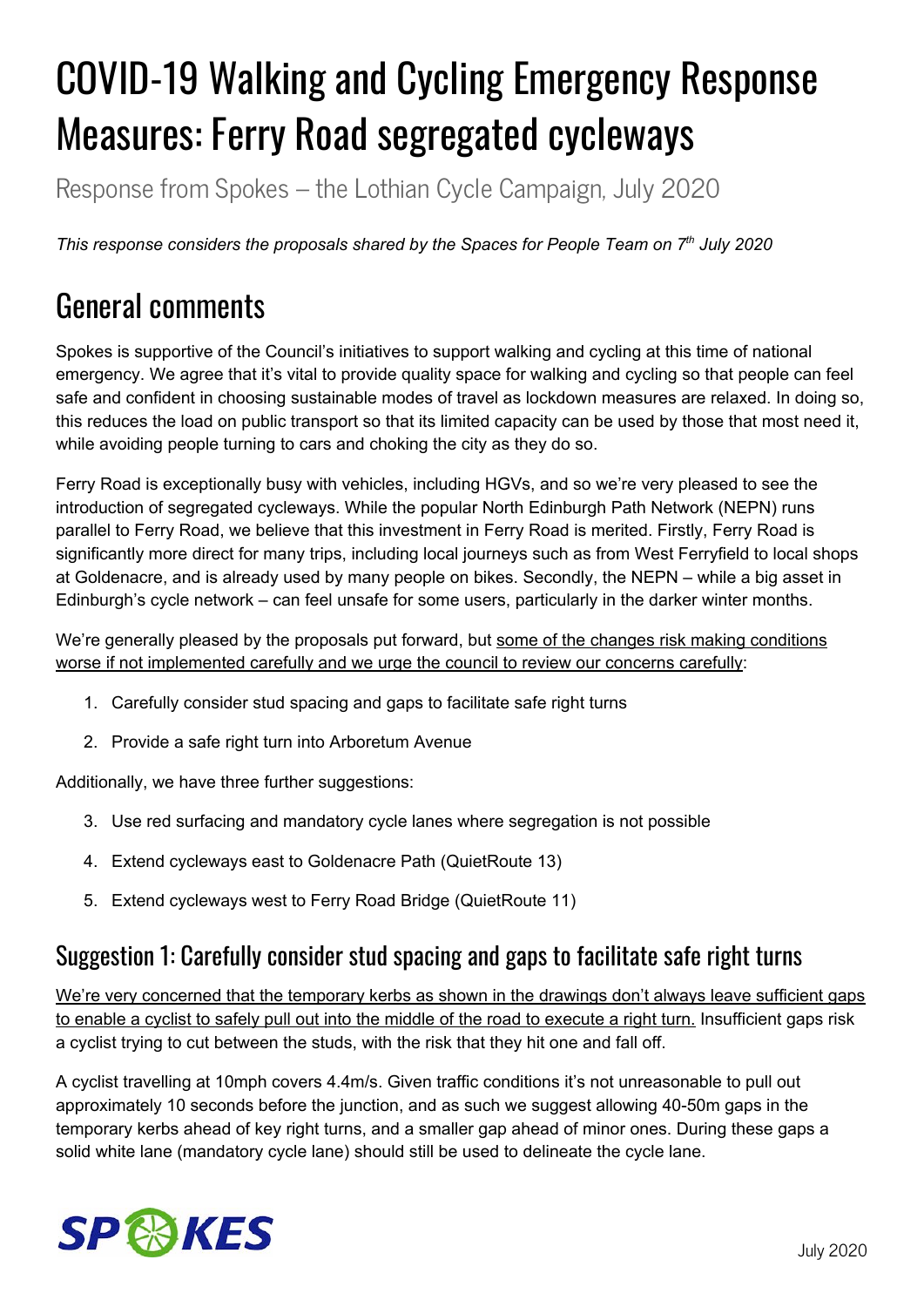We note the following right turns where the proposed spacing looks inadequate (major ones in bold):

- Into the large office near Crewe Toll
- Into the care home east of East Fettes Avenue
- **● Into West Ferryfield**
- **● Into Boswall Drive**
- **● Into Arboretum Road (see below)**

#### Suggestion 2: Provide a safe right turn into Arboretum Road

Arboretum Road is an important route for cycle journeys, providing direct access to The Botanics and Inverleith Park, and Stockbridge, but also a quiet route to Canonmills avoiding Inverleith Row. Combined with Wardie Avenue this forms part of a longer quiet route from Granton to Canonmills / Stockbridge and the City Centre. Indeed, this route was marked as QuietRoute 2 on previous revisions of the Council's Active Travel Action Plan (ATAP).

We're very concerned about the lack of a safe right turn into Arboretum Road. The proposals actually make provision worse by removing the existing right turn lane. It is vital that this right turn lane is retained, even if it is a reduced width usable only by cyclists. Ideally the right turn lane should have a temporary traffic island at the end of it to afford cyclists refuge from oncoming traffic.

We appreciate that retaining the right turn lane, even at reduced width, makes the road alignment very tricky given the introduction of the cycle lanes. Some suggestions:

- 1. Close the nearby bus stop since there is another bus stop just [130m](https://goo.gl/maps/e8MQhWbZxVbnyfE69) along the road.
- 2. Consider closing Arboretum Road to all vehicles except cycles. This would allow cyclists to execute the right turn slightly further west, making it easier to provide the right turn lane:



Restricting general traffic in and out of Arboretum Road is not unreasonable given that vehicles requiring access to Arboretum Road itself can do so via Inverleith Place. Many vehicles, however, are using Arboretum Road as a rat run to avoid Inverleith Place, and so restricting traffic would prevent this and make it a more effective quiet route for cycling and walking.